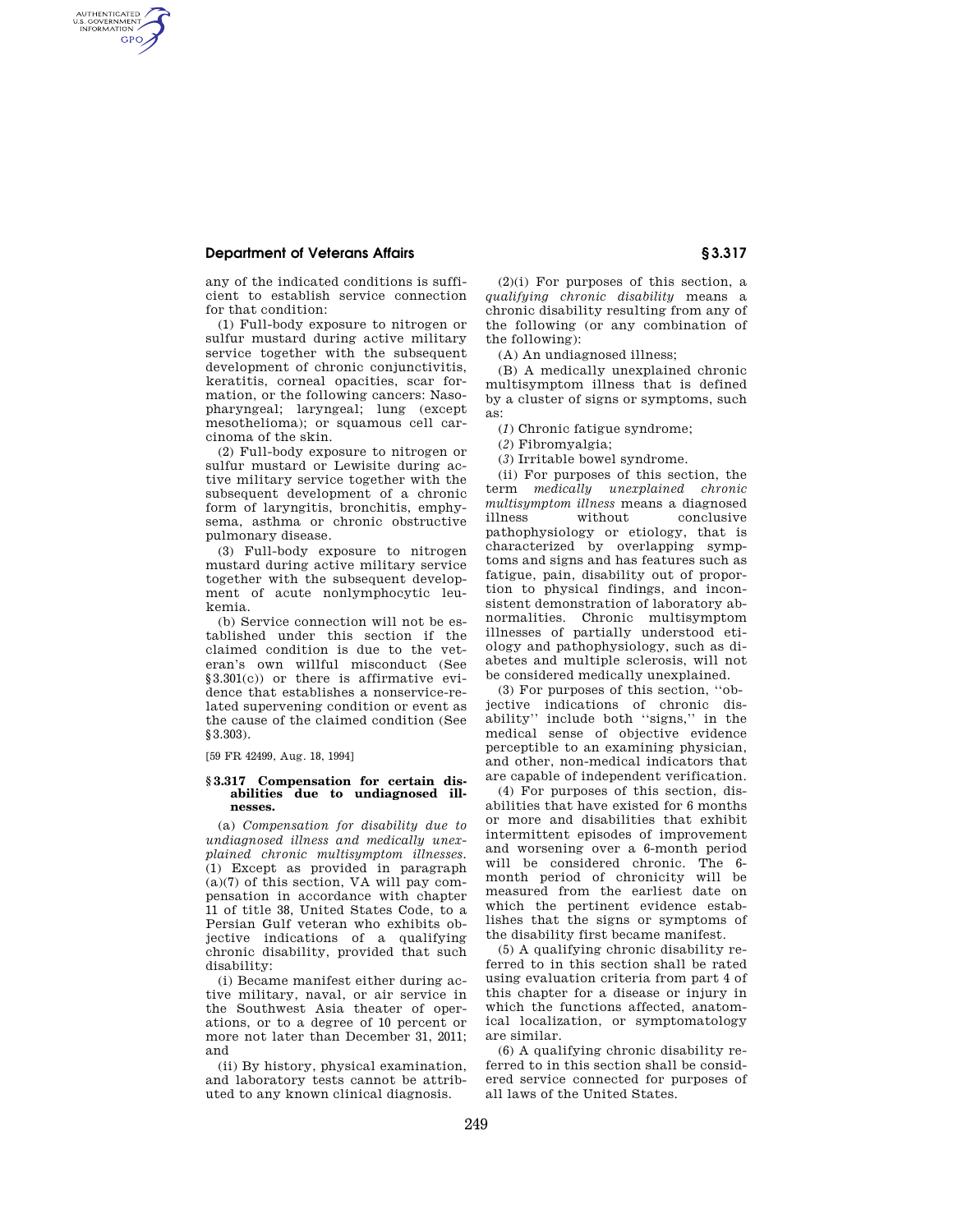(7) Compensation shall not be paid under this section for a chronic disability:

(i) If there is affirmative evidence that the disability was not incurred during active military, naval, or air service in the Southwest Asia theater of operations; or

(ii) If there is affirmative evidence that the disability was caused by a supervening condition or event that occurred between the veteran's most recent departure from active duty in the Southwest Asia theater of operations and the onset of the disability; or

(iii) If there is affirmative evidence that the disability is the result of the veteran's own willful misconduct or the abuse of alcohol or drugs.

(b) *Signs or symptoms of undiagnosed illness and medically unexplained chronic multisymptom illnesses.* For the purposes of paragraph (a)(1) of this section, signs or symptoms which may be manifestations of undiagnosed illness or medically unexplained chronic multisymptom illness include, but are not limited to:

(1) Fatigue.

(2) Signs or symptoms involving skin.

(3) Headache.

(4) Muscle pain.

(5) Joint pain.

(6) Neurological signs or symptoms.

(7) Neuropsychological signs or symptoms.

(8) Signs or symptoms involving the respiratory system (upper or lower).

(9) Sleep disturbances.

(10) Gastrointestinal signs or symptoms.

(11) Cardiovascular signs or symptoms.

(12) Abnormal weight loss.

(13) Menstrual disorders.

(c) *Presumptive service connection for infectious diseases.* (1) Except as provided in paragraph  $(c)(4)$  of this section, a disease listed in paragraph (c)(2) of this section will be service connected if it becomes manifest in a veteran with a qualifying period of service, provided the provisions of paragraph (c)(3) of this section are also satisfied.

(2) The diseases referred to in paragraph (c)(1) of this section are the following:

(i) Brucellosis.

(ii) Campylobacter jejuni.

(iii) Coxiella burnetii (Q fever). (iv) Malaria.

(v) Mycobacterium tuberculosis.

(vi) Nontyphoid Salmonella.

(vii) Shigella.

(viii) Visceral leishmaniasis.

(ix) West Nile virus.

(3) The diseases listed in paragraph (c)(2) of this section will be considered to have been incurred in or aggravated by service under the circumstances outlined in paragraphs  $(c)(3)(i)$  and  $(ii)$ of this section even though there is no evidence of such disease during the period of service.

(i) With three exceptions, the disease must have become manifest to a degree of 10 percent or more within 1 year from the date of separation from a qualifying period of service as specified in paragraph (c)(3)(ii) of this section. Malaria must have become manifest to a degree of 10 percent or more within 1 year from the date of separation from a qualifying period of service or at a time when standard or accepted treatises indicate that the incubation period commenced during a qualifying period of service. There is no time limit for visceral leishmaniasis or tuberculosis to have become manifest to a degree of 10 percent or more.

(ii) For purposes of this paragraph (c), the term *qualifying period of service*  means a period of service meeting the requirements of paragraph (e) of this section or a period of active military, naval, or air service on or after September 19, 2001, in Afghanistan.

(4) A disease listed in paragraph (c)(2) of this section shall not be presumed service connected:

(i) If there is affirmative evidence that the disease was not incurred during a qualifying period of service; or

(ii) If there is affirmative evidence that the disease was caused by a supervening condition or event that occurred between the veteran's most recent departure from a qualifying period of service and the onset of the disease; or

(iii) If there is affirmative evidence that the disease is the result of the veteran's own willful misconduct or the abuse of alcohol or drugs.

(d) *Long-term health effects potentially associated with infectious diseases.* (1) A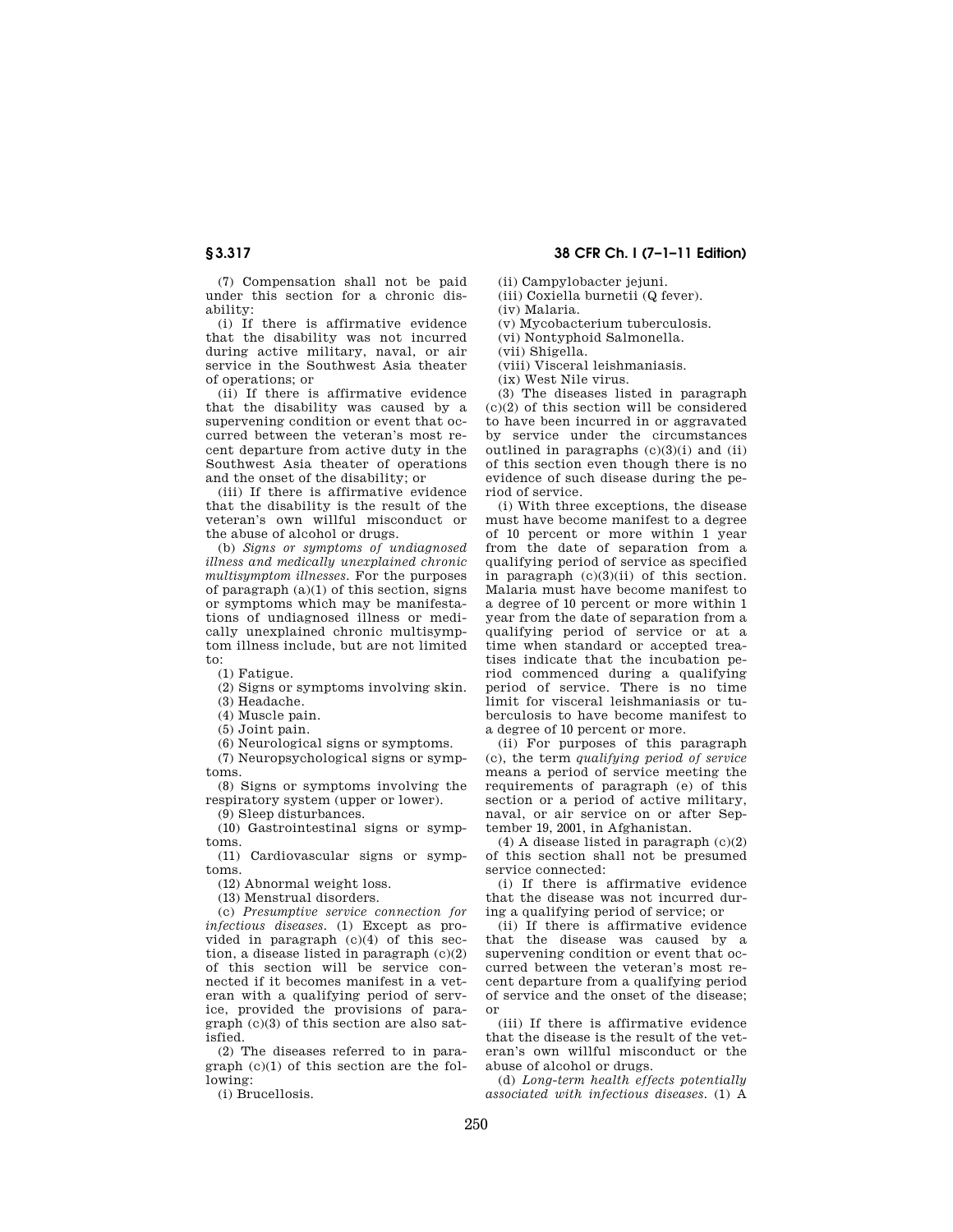# **Department of Veterans Affairs** <br> **S** 3.317

report of the Institute of Medicine of the National Academy of Sciences has identified the following long-term health effects that potentially are associated with the infectious diseases listed in paragraph (c)(2) of this section. These health effects and diseases are listed alphabetically and are not categorized by the level of association stated in the National Academy of Sciences report (*see* Table to §3.317). If a veteran who has or had an infectious disease identified in column A also has a condition identified in column B as potentially related to that infectious disease, VA must determine, based on the evidence in each case, whether the column B condition was caused by the infectious disease for purposes of paying disability compensation. This does not preclude a finding that other manifestations of disability or secondary conditions were caused by an infectious disease.

(2) If a veteran presumed service connected for one of the diseases listed in paragraph (c)(2) of this section is diagnosed with one of the diseases listed in column ''B'' in the table within the time period specified for the disease in the same table, if a time period is specified or, otherwise, at any time, VA will request a medical opinion as to whether it is at least as likely as not that the condition was caused by the veteran having had the associated disease in column "A" in that same table.

TABLE TO § 3.317—LONG-TERM HEALTH EFFECTS POTENTIALLY ASSOCIATED WITH INFECTIOUS **DISEASES** 

|                             | B                                                                                              |
|-----------------------------|------------------------------------------------------------------------------------------------|
| А                           | Disease                                                                                        |
| Brucellosis                 | • Arthritis.                                                                                   |
|                             | • Cardiovascular, nervous, and respiratory system infections.                                  |
|                             | • Chronic meningitis and meningoencephalitis.                                                  |
|                             | • Deafness.                                                                                    |
|                             | • Demyelinating meningovascular syndromes.                                                     |
|                             | • Episcleritis.                                                                                |
|                             | • Fatigue, inattention, amnesia, and depression.                                               |
|                             | · Guillain-Barré syndrome.                                                                     |
|                             | • Hepatic abnormalities, including granulomatous hepatitis.                                    |
|                             | · Multifocal choroiditis.                                                                      |
|                             | • Myelitis-radiculoneuritis.                                                                   |
|                             | • Nummular keratitis.                                                                          |
|                             | • Papilledema.                                                                                 |
|                             | • Optic neuritis.                                                                              |
|                             | • Orchioepididymitis and infections of the genitourinary system.                               |
|                             | • Sensorineural hearing loss.                                                                  |
|                             | • Spondylitis.                                                                                 |
|                             | • Uveitis.                                                                                     |
| Campylobacter jejuni        | • Guillain-Barré syndrome if manifest within 2 months of the infection.                        |
|                             | • Reactive Arthritis if manifest within 3 months of the infection.                             |
|                             | • Uveitis if manifest within 1 month of the infection.                                         |
| Coxiella burnetii (Q fever) | • Chronic hepatitis.                                                                           |
|                             | • Endocarditis.                                                                                |
|                             | • Osteomyelitis.                                                                               |
|                             | • Post-Q-fever chronic fatigue syndrome.                                                       |
|                             | • Vascular infection.                                                                          |
|                             | • Demyelinating polyneuropathy.                                                                |
|                             | · Guillain-Barré syndrome.                                                                     |
|                             | • Hematologic manifestations (particularly anemia after falciparum malaria and splenic rupture |
|                             | after vivax malaria).                                                                          |
|                             | • Immune-complex glomerulonephritis.                                                           |
|                             | · Neurologic disease, neuropsychiatric disease, or both.                                       |
|                             | • Ophthalmologic manifestations, particularly retinal hemorrhage and scarring.                 |
|                             | • Plasmodium falciparum.                                                                       |
|                             | • Plasmodium malariae.                                                                         |
|                             | • Plasmodium ovale.                                                                            |
|                             | • Plasmodium vivax.                                                                            |
|                             | • Renal disease, especially nephrotic syndrome.                                                |
| Mycobacterium tuberculosis  | • Active tuberculosis.                                                                         |
|                             | • Long-term adverse health outcomes due to irreversible tissue damage from severe forms of     |
|                             | pulmonary and extrapulmonary tuberculosis and active tuberculosis.                             |
| Nontyphoid Salmonella       | • Reactive Arthritis if manifest within 3 months of the infection.                             |
|                             | • Hemolytic-uremic syndrome if manifest within 1 month of the infection.                       |
|                             | • Reactive Arthritis if manifest within 3 months of the infection.                             |